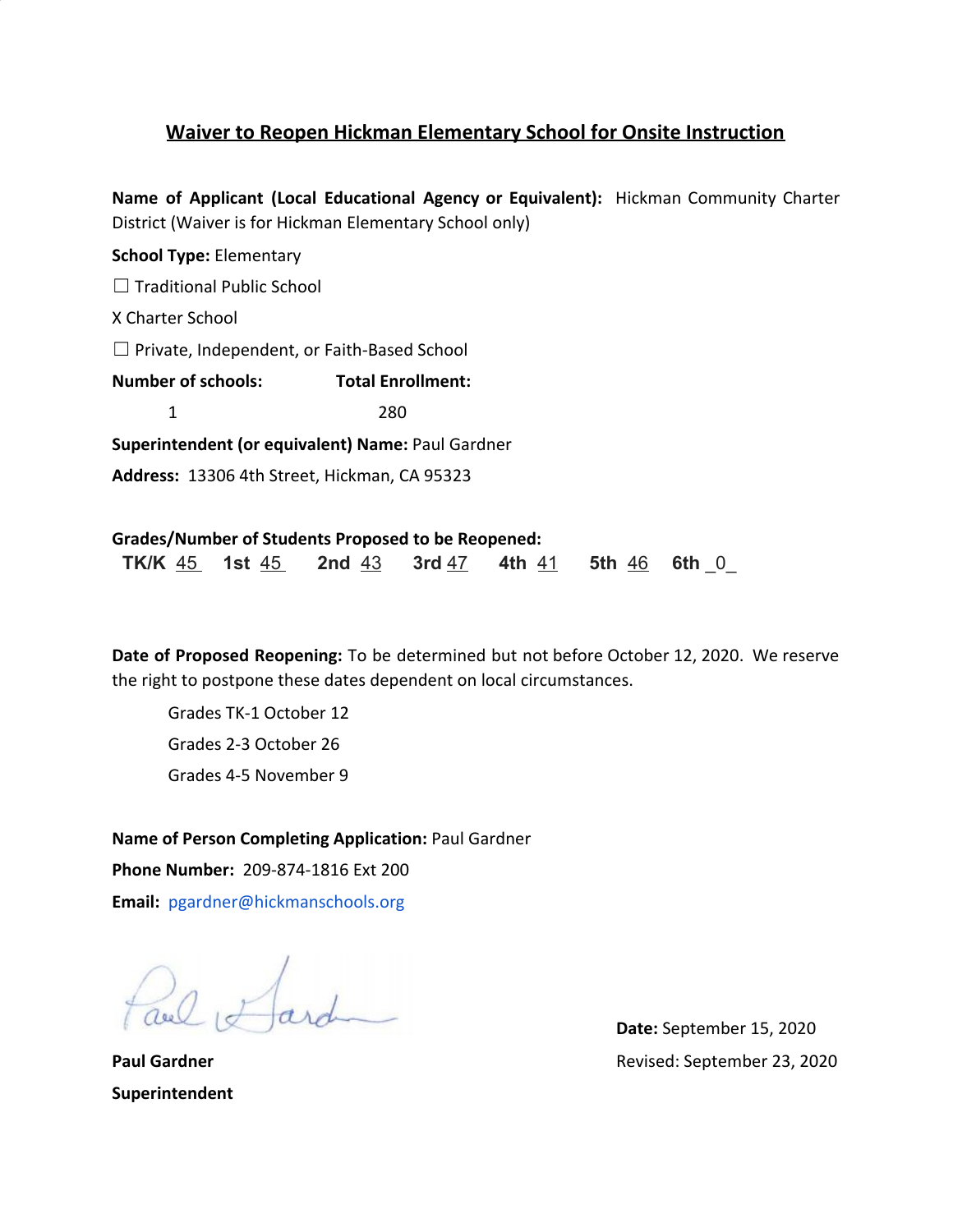#### **Consultation**

Please confirm consultation with the following groups:

 $\boxtimes$  Labor Organization

Name of Organization(s) and Date(s) Consulted:

Hickman Association of Teachers (HAT): August 31, 2020

Hickman Classified: September 8, 2020

 $\boxtimes$  Parent and Community Organizations

Name of Organization(s) and Date(s) Consulted:

Reopening Committees: Four focus group meetings on 5/19/2020, 6/9/2020, 7/15/2020, 8/27/2020 Hickman Elementary Staff: 7/13/2020, 7/21/2020, and 8/24/2020 Hickman Elementary Parents Open Meeting: September 8, 2020 Special Meeting of the Hickman Board of Trustees: September 9, 2020 Regular Meeting of the Hickman Board of Trustees: September 14, 2020

**Elementary School Reopening Plans:** Please confirm that elementary school reopening plan(s) addressing the following, consistent with guidance from the California Department of Public Health and the local health department, and are published on the Stanislaus County Office of Education website.

**General Virus Conditions for Waiver Application:** The metric below applies specific to Stanislaus County.

1. Fewer than 200 cases per 100,000 of Stanislaus County population.

#### **General Virus Precautions Practiced by the HCCD:**

- If you are sick, stay home…. Students and Staff.
- Students and Staff will continuously be reminded to frequently wash their hands.
- The wearing of masks will be required for all grade 3-5 students and all staff. This requirement is in place unless a student or staff member provides a written medical exclusion to this requirement. Masks are strongly encouraged for students in K-2. Face shields are acceptable in K-2 if a mask cannot be worn properly. Students and staff may wear a face shield for pedological or developmental reasons or if there is a medical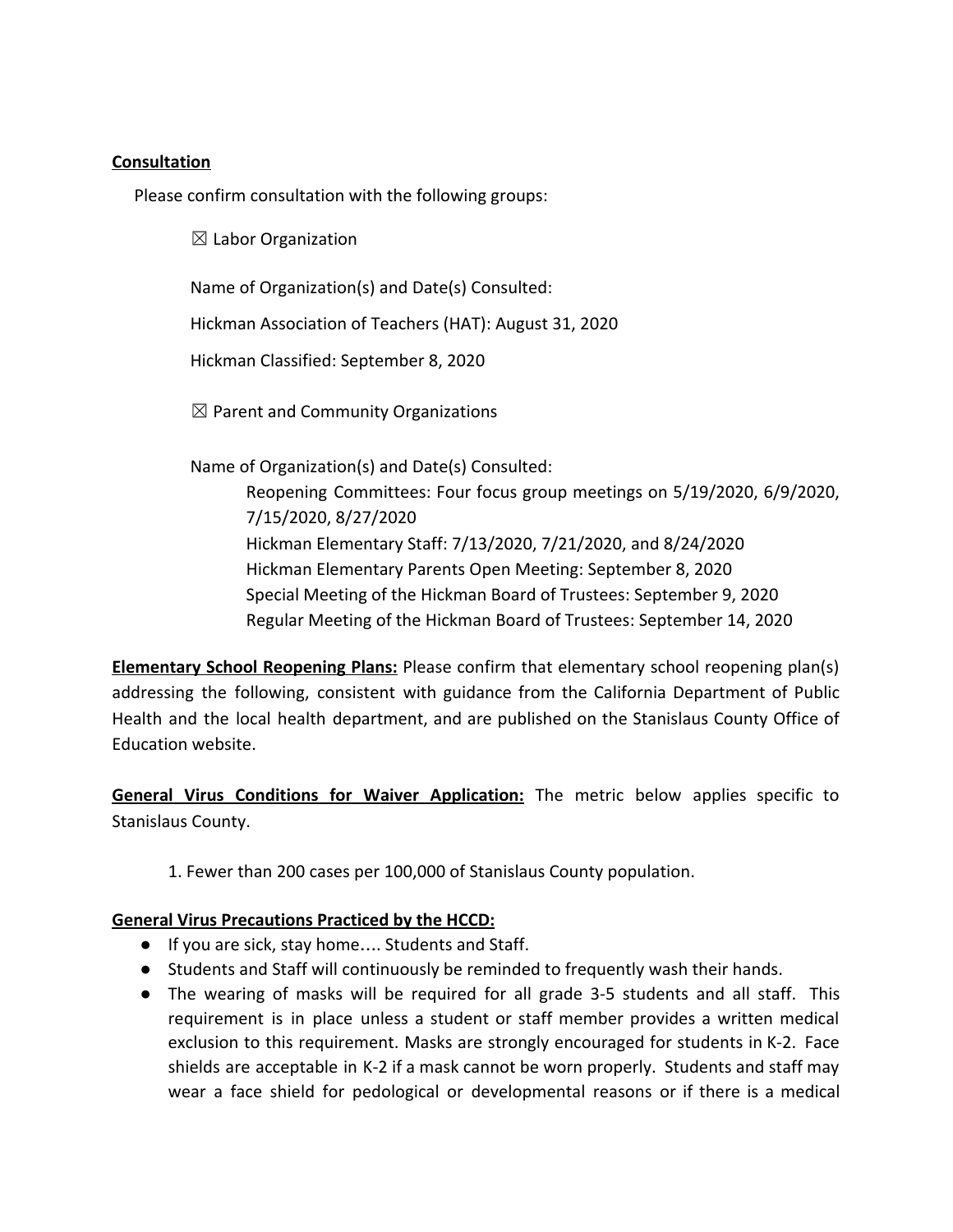exemption from a physician. These face shields must have a drape that covers the shoulders. Students should plan to provide their own masks. However, in the event they do not have one, one will be provided.

- Parents should begin the practice of taking student temperatures daily. If a temperature is recorded above 100 degrees the student should stay home.
- School Nurses at all school sites will be conducting daily random samplings of temperature for students and staff.
- Each school will have a separate quarantine room for any student displaying symptoms of the virus.
- If any student is confirmed to have the virus the entire school community will be notified and the Stanislaus County Public Health Office in consultation with the HCCD will direct next steps for that respective student population.

## **HCCD Reopening Schedule Plan:**

The HCCD will utilize a hybrid return to school schedule. This schedule will split student body populations in one-half for daily instruction. Roughly one-half of our site student populations will attend school in person on Mon-Tues and roughly one-half will attend live on Wed-Thurs. Friday will be distance learning for all. Distance learning on Friday will allow the HCCD to address any specific gaps that have occurred for students with special needs during the course of instruction. Student's with specific IEP needs will also be addressed either in-person or virtually on Friday. On the days that students do not attend live instruction they will participate in off-site instruction by completing work at home that has been assigned by their teacher of record. This process will allow our teachers to continue sequential and properly paced instruction. This hybrid plan will allow us to maintain 6 feet of social distancing to the extent possible in all areas of school attendance. (The HCCD reserves the right to permanently change the distance learning day in the hybrid model if the change creates educational benefit without changing cohort size) Students/families that have concerns with in-person instruction will be provided the opportunity to participate in the HCCD Independent Study Program. The projected reopening date for the HCCD is TBD, but not before the approval of the Waiver.

In the implementation of the above stated hybrid and independent study return to school schedule, the HCCD will provide staff to support students at risk and those with special needs. Staff are trained to recognize potential concerns and review student health plans. Appropriate referrals and accommodations will be made to address any student needs regardless of the source of the need. Open dialogue with parents and guardians will be facilitated by all service providers.

**Cleaning and Disinfection:** How shared surfaces will be regularly cleaned and disinfected and how use of shared items will be minimized.

● Desks will be spaced to allow the maximum space available between students and staff.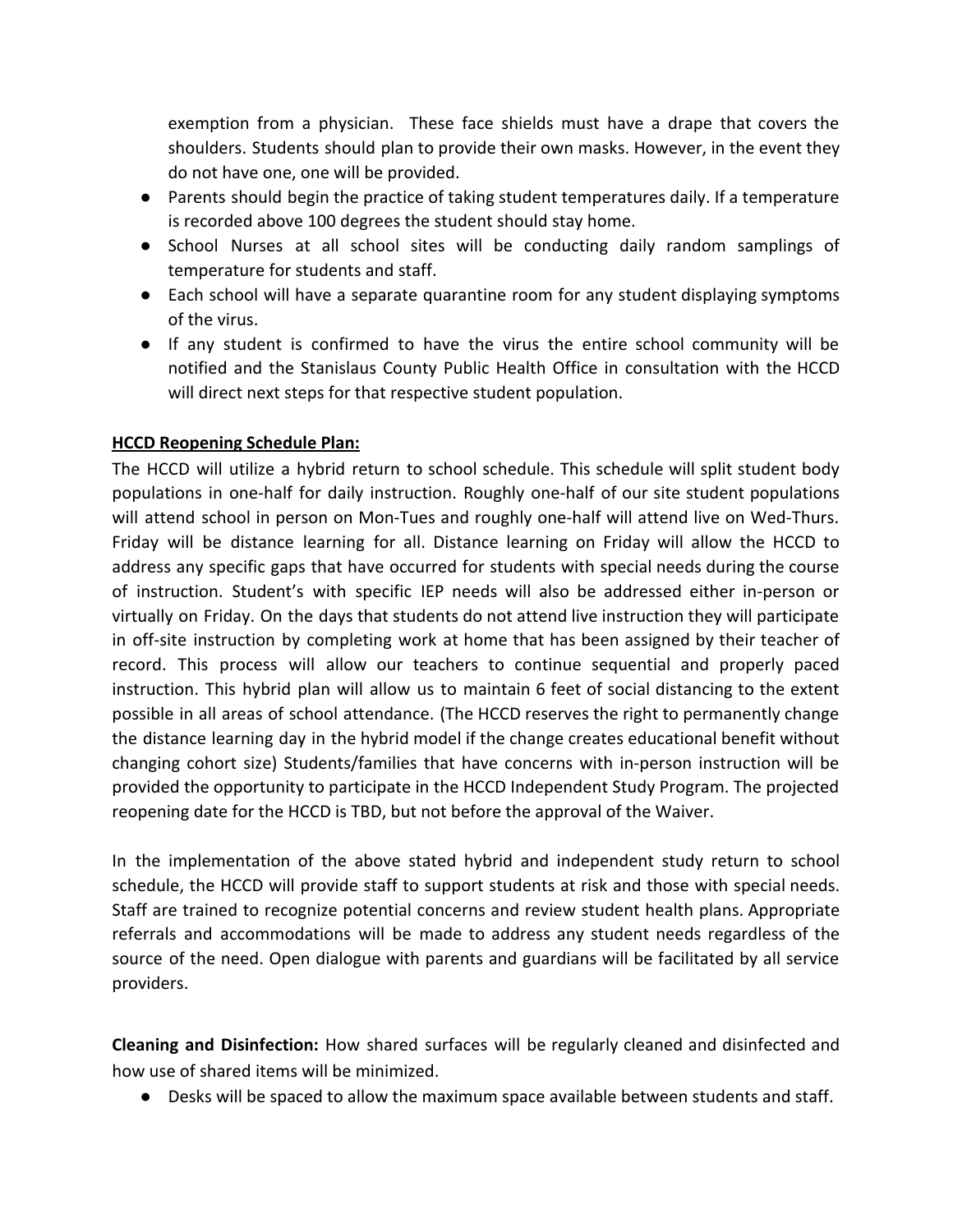- All desks will face the same direction.
- Restrooms will be wiped down twice daily and thoroughly cleaned at the end of each day.
- Hand sanitizer will be available in all instructional areas.
- Staff will be provided with sanitation kits that include cleaning and disinfecting supplies (i.e. gloves, disinfecting solution, wipes and paper towels).
- Student device keyboards, screens, and mice will be wiped clean by each student at the end of their use on each school day. K-5 classrooms will have devices assigned to each specific student for the entire school day. Devices will not be shared.
- Students will not share basic school supplies.
- Tissues will be available within each classroom. Any student displaying signs of sickness will be immediately referred to the school site nursing station for assessment.
- Atomizers will be used in all instructional areas on a nightly basis.
- Afternoon/Evening Custodians will be assigned to deep clean each school site on a daily basis. This cleaning will be consistent with the established protocols from the Centers for Disease Control.
- HVAC systems will be updated with MERV-13 filtration.
- Drinking fountains have been made inoperable. Only bottle filling stations are available for use.

**Cohorting:** How students will be kept in small, stable, groups with fixed membership that stay together for all activities (*e.g.*, instruction, lunch, recess) and minimize/avoid contact with other groups or individuals who are not part of the cohort.

- Transportation Cohorting Protocols
	- All bus routes are continuously evaluated to allow for maximum social distancing.
	- $\circ$  Students will sit by cohorts with maximum social distancing between cohorts.
	- Students will be required to sanitize their hands upon entering the bus.
	- $\circ$  Masks will be required for all on the bus unless a medical exemption is in place.
	- $\circ$  Social distancing will be utilized when possible with families sitting together.
- Classroom Cohorting Protocols
	- $\circ$  Desks will be spaced to allow the maximum space available between students and staff.
	- All desks will face the same direction.
	- Staff and students will meet in the same classroom every day.
	- Students will be assigned seating and maintain their own school supplies. No sharing of materials and supplies.
	- Hand sanitizer will be available in all instructional areas.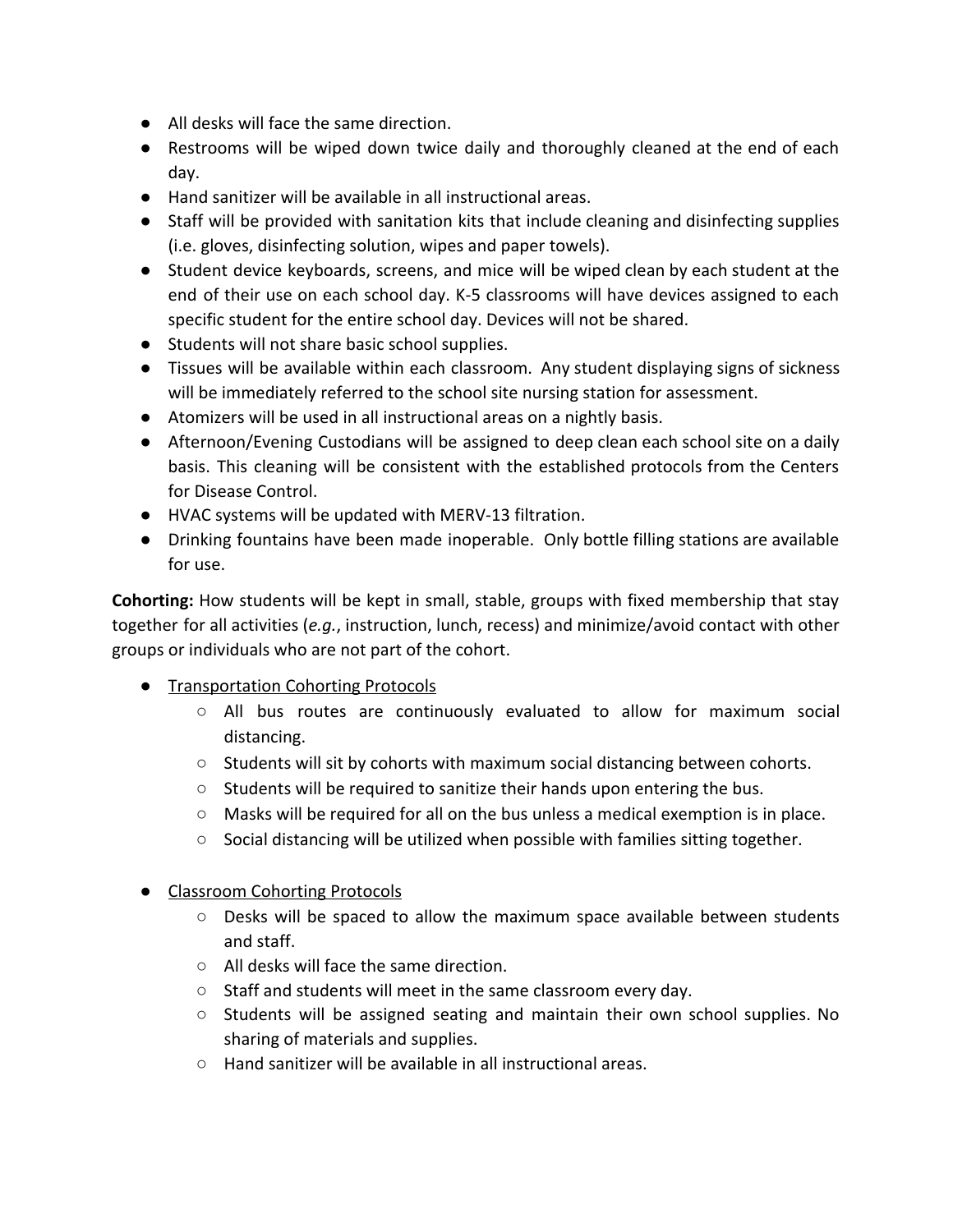- Student movement in the classroom will be minimized to help maintain social distance.
- Cafeteria Cohorting Protocols
	- $\circ$  Lunchtime schedules will be staggered to reduce the number of students being served at one time.
	- Lunches will be served by cohort
	- Tables will be available both inside and outside.
	- Students will maintain social distancing while eating.
	- Staff and students will not be allowed to share/touch each other's food.
- Restroom Cohorting Protocols
	- All restrooms will be routinely checked by staff for cleanliness, sanitation and appropriate supplies. They will be wiped down twice daily and thoroughly cleaned at the end of the day.
	- Cohorts breaks will be scheduled to reduce the overlap at restrooms.
	- Students will be frequently reminded of social distance and of the need to wash their hands.
- Recess Cohorting Protocols
	- Students will be reminded of social distance practices.
	- $\circ$  Each class will be instructed that their play needs to be within a prescribed area to limit social mixing of classes.
	- $\circ$  Use of balls and equipment will be evaluated at the time of reopening.
	- $\circ$  All students will return to class in a scheduled fashion to limit hallway and entry congestion.
	- $\circ$  All students will be required to sanitize hands before reentry into the classroom.

**Entrance, Egress, and Movement Within the School:** How movement of students, staff, and parents will be managed to avoid close contact and/or mixing of cohorts.

- No outside or parent classroom volunteers will be allowed until the County Health Officer approves their participation.
- All adults checking-in or picking up a student must wear a mask and maintain social distance.
- Staff will take steps to reduce traffic at drop-off and pick-up locations. Staggered schedules will be established.
- Staff will lead students to navigate travel on the campus with the previously prescribed paths of travel.
- Students will be monitored by staff before school to ensure adherence to social distance and minimize social mixing.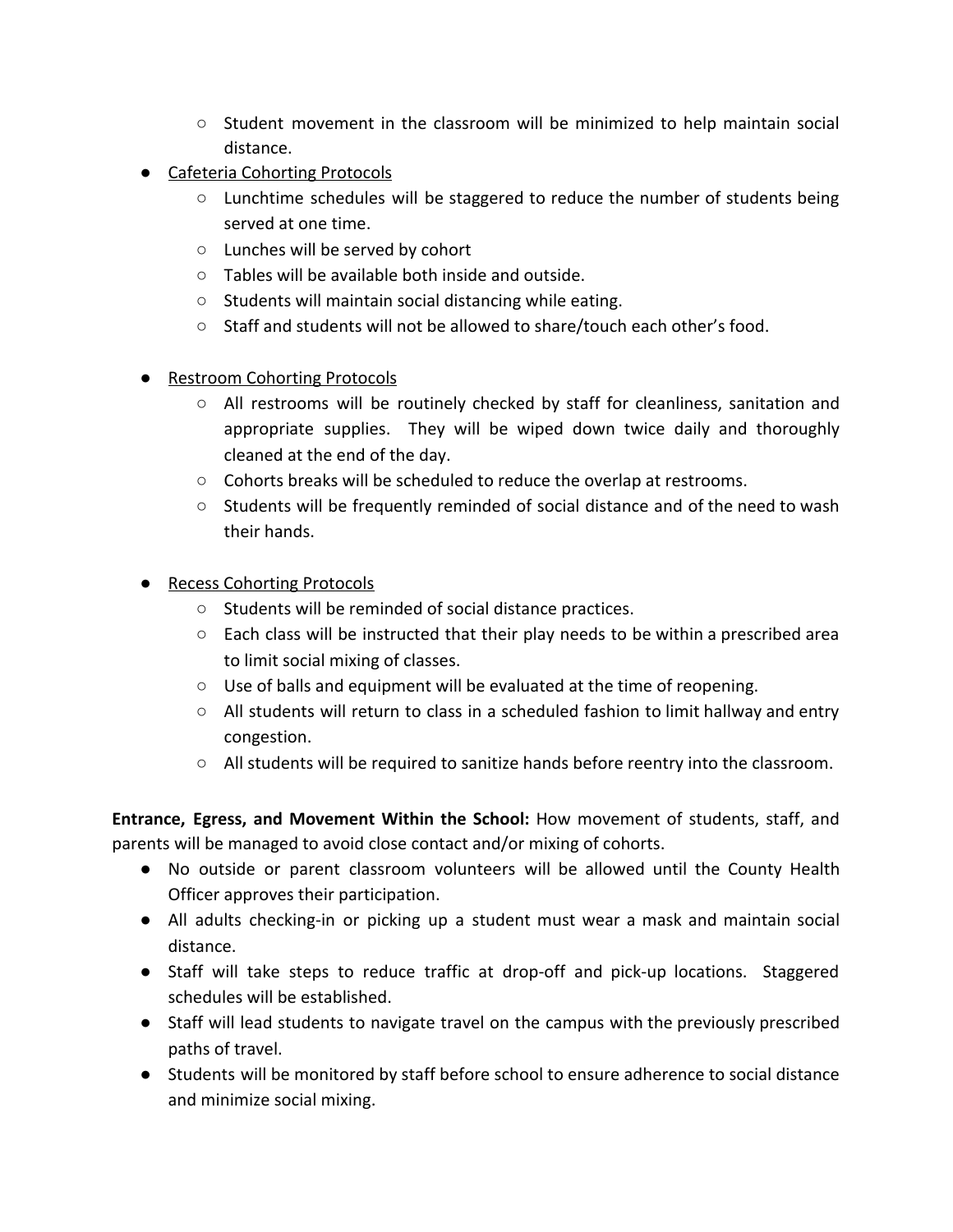- Students will line up in a scheduled fashion with their respective class to enter any indoor instructional area.
- Students will only move with their respective class to attend the computer lab or library. Social distancing will be maintained during the travel between instructional areas.

**Face Coverings and Other Essential Protective Gear:** How CDPH's face covering requirements will be satisfied and enforced.

- The HCCD student conduct code will be enforced at all times. Masks will be required by all unless a medical exclusion note is on file. Students not following this requirement will be sent home and parent notified.
- The wearing of masks shields will be required for all grade 3-5 students and all staff when indoors and outdoors when 6 feet of space cannot be maintained. This requirement is in place unless a student or staff member provides a written medical exclusion to this requirement. Masks are strongly encouraged for students in K-2. Face shields are acceptable in K-2 if a mask cannot be worn properly. Students and staff may wear a face shield for pedological or developmental reasons or if there is a medical exemption from a physician. These face shields must have a drape that covers the shoulders. Students should plan to provide their own masks. However, in the event they do not have one, one will be provided.
- ●

**Health Screenings for Students and Staff:** How students and staff will be screened for symptoms of COVID-19 and how ill students or staff will be separated from others and sent home immediately.

- Parents will be asked to take student temperatures daily. If a temperature is recorded above 100 degrees the student should stay home.
- Any staff member that is symptomatic of the virus including a temperature above 100 degrees should remain home and contact their immediate supervisor.
- School Nurse will be conducting daily random samplings of temperature for students and staff. The sampling would include all site staff on at least a monthly basis in accordance with direction from Stanislaus County Public Health.
- Each school site will have a separate quarantine room for any student or staff displaying symptoms of the virus. Students and/or staff displaying a temperature or symptoms of the virus will be contained to the quarantine room until they can be safely released from campus. The quarantine room will receive immediate deep cleaning after use.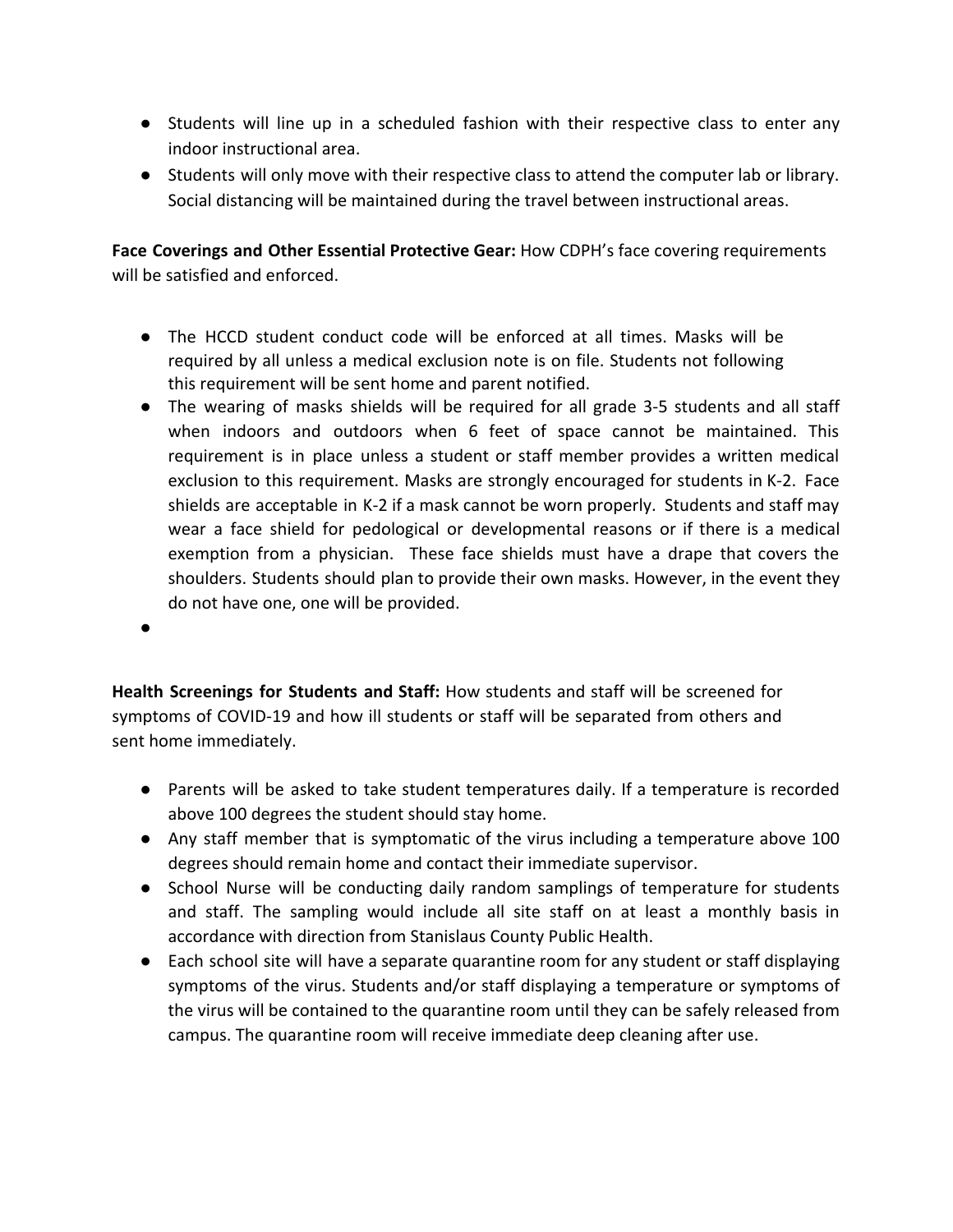● If any student or staff member is confirmed to have the virus the entire school community will be notified and the County Health Officer will direct next steps for both students and staff.

**Healthy Hygiene Practices:** The availability of handwashing stations and hand sanitizer, and how their use will be promoted and incorporated into routines.

- Signage will be prominently displayed at all sites reminding individuals of proper virus safety protocols.
- Students will frequently be reminded of virus safety protocols.
- Hand sanitizing stations will be available in all instructional areas and bathrooms.
- Portable hand sanitizing stations will be utilized at strategic locations on the playground and lunch areas.
- Students will be taught to wash their hands for 20 seconds or more:
	- $\circ$  before leaving for school in the morning.
	- when they arrive at school.
	- before and after eating.
	- after using the restroom.
	- $\circ$  after playing on the playground.
	- before entering any indoor instructional area.

#### **Physical Distancing:**

- Student desks will be marked for cohort teams, leaving desks empty between students. Desks will be faced in the same direction.
- 6 ft spacing will be marked at entrances to classrooms.
- 6 ft spacing will be observed when moving students.
- Visual markers will be placed on lunch tables.
- Staff room is closed to staff dining.
- Plexiglass barriers are installed in school offices.

**Identification and Tracing of Contacts:** Actions that staff will take when there is a confirmed case. Confirm that the school(s) have designated staff persons to support contact tracing, such as creation and submission of lists of exposed students and staff to the local health department and notification of exposed persons. Each school must designate a person for the local health department to contact about COVID-19.

- Upon a confirmed case of the virus the County Public Health Office will be notified immediately.
- The Superintendent of the HCCD will oversee the direct steps of a school site response to a confirmed case of the virus. The following will take place: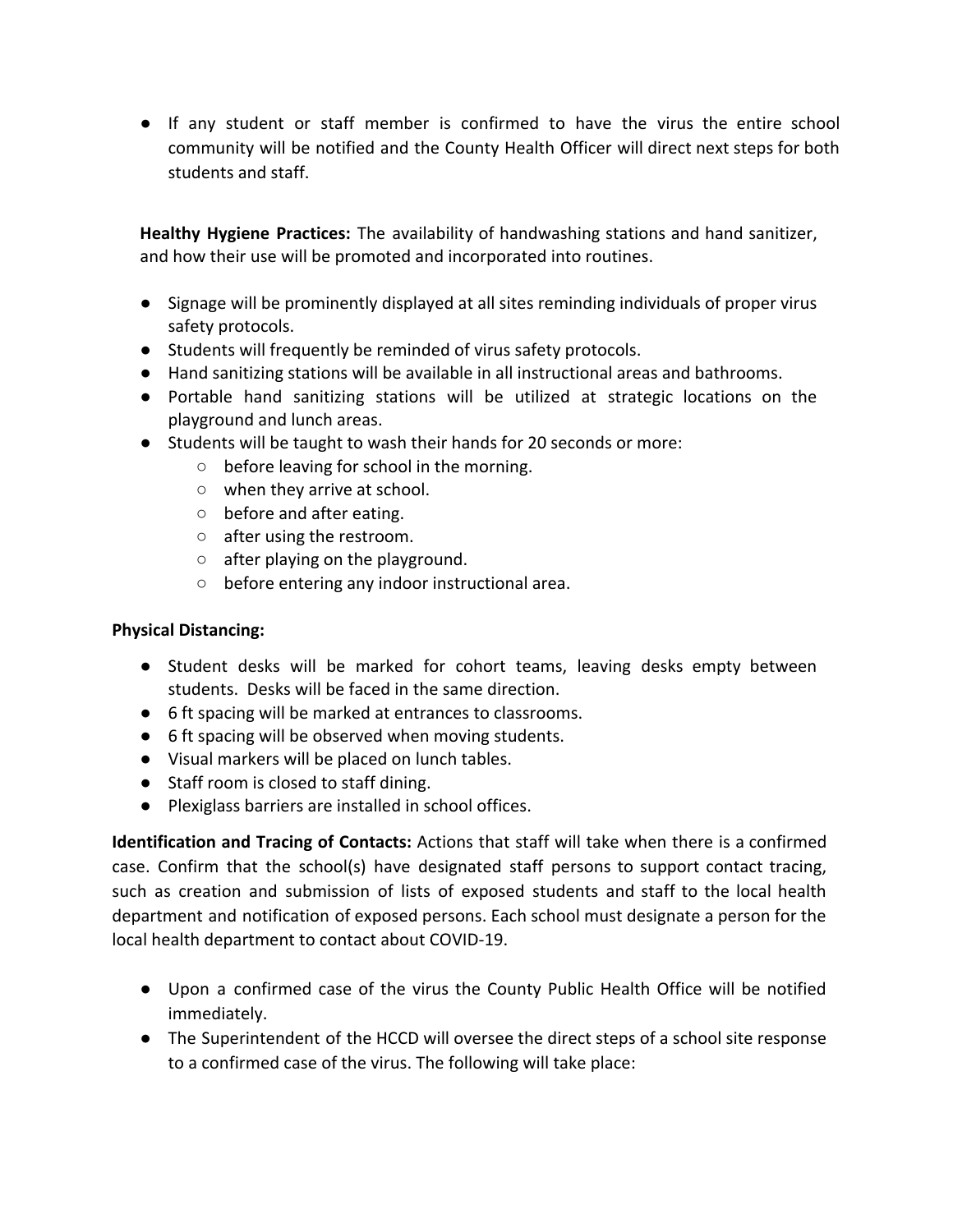- $\circ$  For High Risk Confirmed or Presumed COVID 19 cases the Superintendent and/or the supervisor will:
	- Communicate with each other to determine who will be the primary contact.
	- Complete the questionnaire in COVID-19 Response Investigation Form with the employee/student. The questions asked are:
		- 1. Date of COVID-19 test?
		- 2. When did the symptoms begin?
		- 3. Were you a CPC (Close Personal Contact)? If yes, was that CPC a co-worker, a student or someone else?
		- 4. During the 48-hours prior to the start of your symptoms, or date of COVID-19 test, where did you go within our workplace/jobsite/equipment?
		- 5. During the 48-hours prior to the start of your symptoms, or date of COVID-19 test where did you go within our workplaces?
		- 6. Have you been self-isolating?
		- 7. Have you been practicing frequent hand-hygiene while within our workplace/jobsite/equipment?
		- 8. Have you been practicing 6-foot social distancing?
		- 9. While at work/school, who have you spent prolonged time within an indoor/enclosed area, with less than 6 feet of social distancing?
		- 10. Where, specifically, did these interactions occur?
		- 11. When, specifically, did these prolonged interactions occur?
	- Use the completed questionnaire to determine the identities of individuals the infected person may have come into CPC within 48 hours prior to onset of symptoms, or 48-hours prior to COVID-19 test.
	- Also use this questionnaire to identify the specific area(s), tools, equipment, vehicle, cubical, keyboard and/or workstation used by the employee/student. Including possible "high-touch" contact surfaces, such as doorknobs, handles, desks, bathrooms, breakrooms, chairs, etc.
	- Close off and/or isolate those areas, tools, cubicle(s), equipment, etc.
	- Inform the custodian to ensure areas are cleaned and disinfected. Notify the Maintenance Manager the situation to ensure cleaning and disinfecting is complete.
	- Notify and send any CPC employees/students home for 14-day selfquarantine and communicate the following:
	- Before employee/student returns to work/school, they must be symptom free at least 10-days since symptoms first appeared and at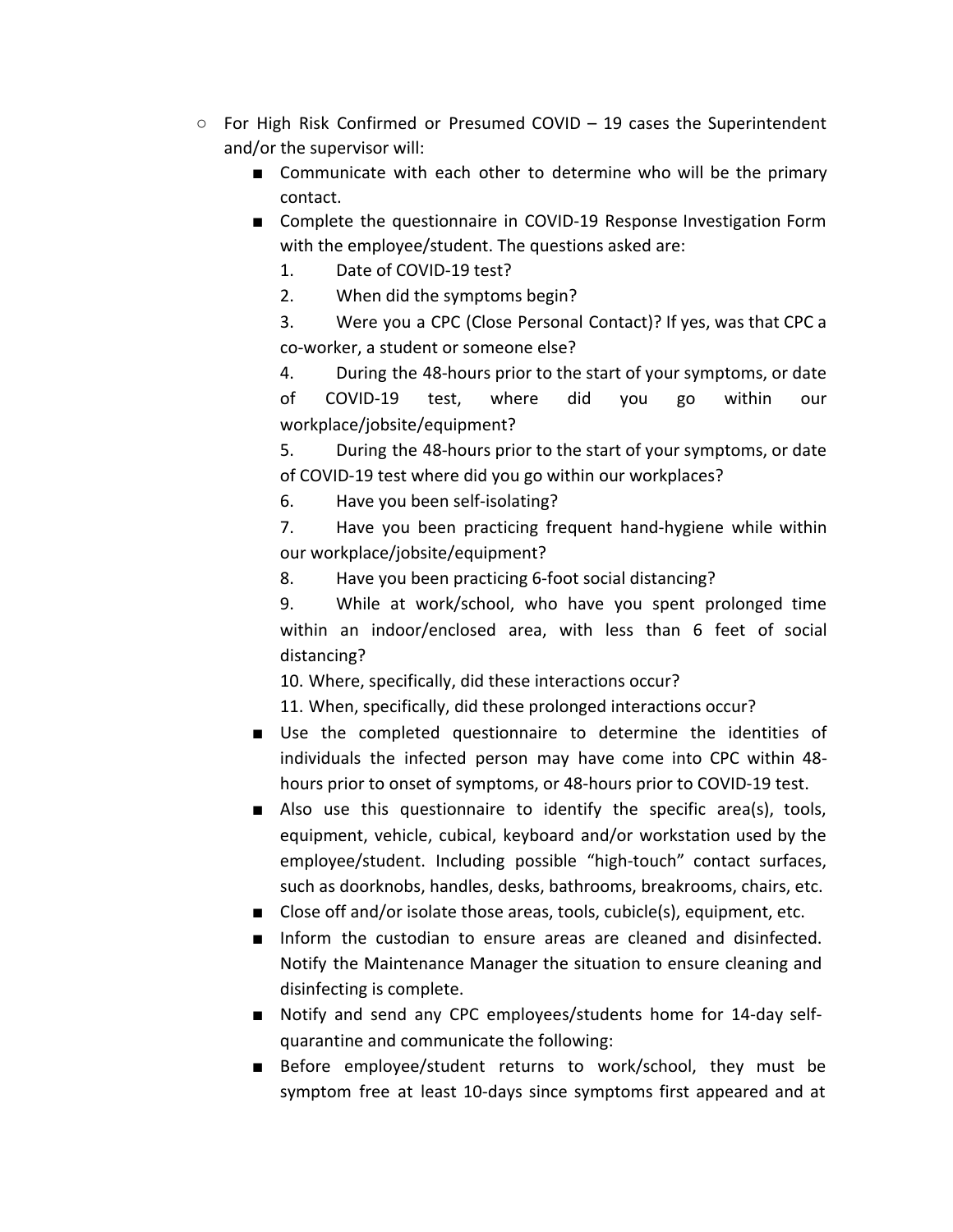least 24- hours with no fever without fever-reducing medication and symptoms have improved, AND have clearance to return to work from their medical provider.

- Notify CPC others (internal employees, students other site/district employees, parents/visitors) of potential exposure.
- Monitor closed-off areas to prevent further exposure, provide access to cleaning professionals (if needed), resume normal operations when disinfection is complete.
- $\circ$  For medium risk cases described as employees/students who had Close Personal Contact (CPC) with someone with a confirmed COVID-19 case or who has COVID-19-like symptoms, the Deputy Superintendent of Human Resources and/or the supervisor will:
	- Communicate with each other to determine who will be the primary contact.
	- Complete the questionnaire in COVID-19 Response Investigation Form with the employee/student.
	- Use the completed questionnaire to identify individuals the employee/student may have come into CPC contact with during their workday/activities.
	- If an employee/student tests positive and/or notifies you of COVID-19 like symptoms, then refer to applicable High-Risk information.
	- Notify and send any CPC employees/students home for 14-day self-quarantine and communicate the following information.
		- Before the employee/student returns to work/school they must have remained symptom free for the 14-day quarantine period. It is recommended that they test on day 5/6 and again on day 14. Testing does not shorten the quarantine period.
	- Each school site has an administrative team in place to support contact tracing.
	- Each school site has a school nurse/health clerk staffed on site daily to support contact tracing.
	- School Contacts are all site Principals Hickman Elementary School: Candetta Barnett
	- ■

**Physical Distancing:** How space and routines will be arranged to allow for physical distancing of students and staff.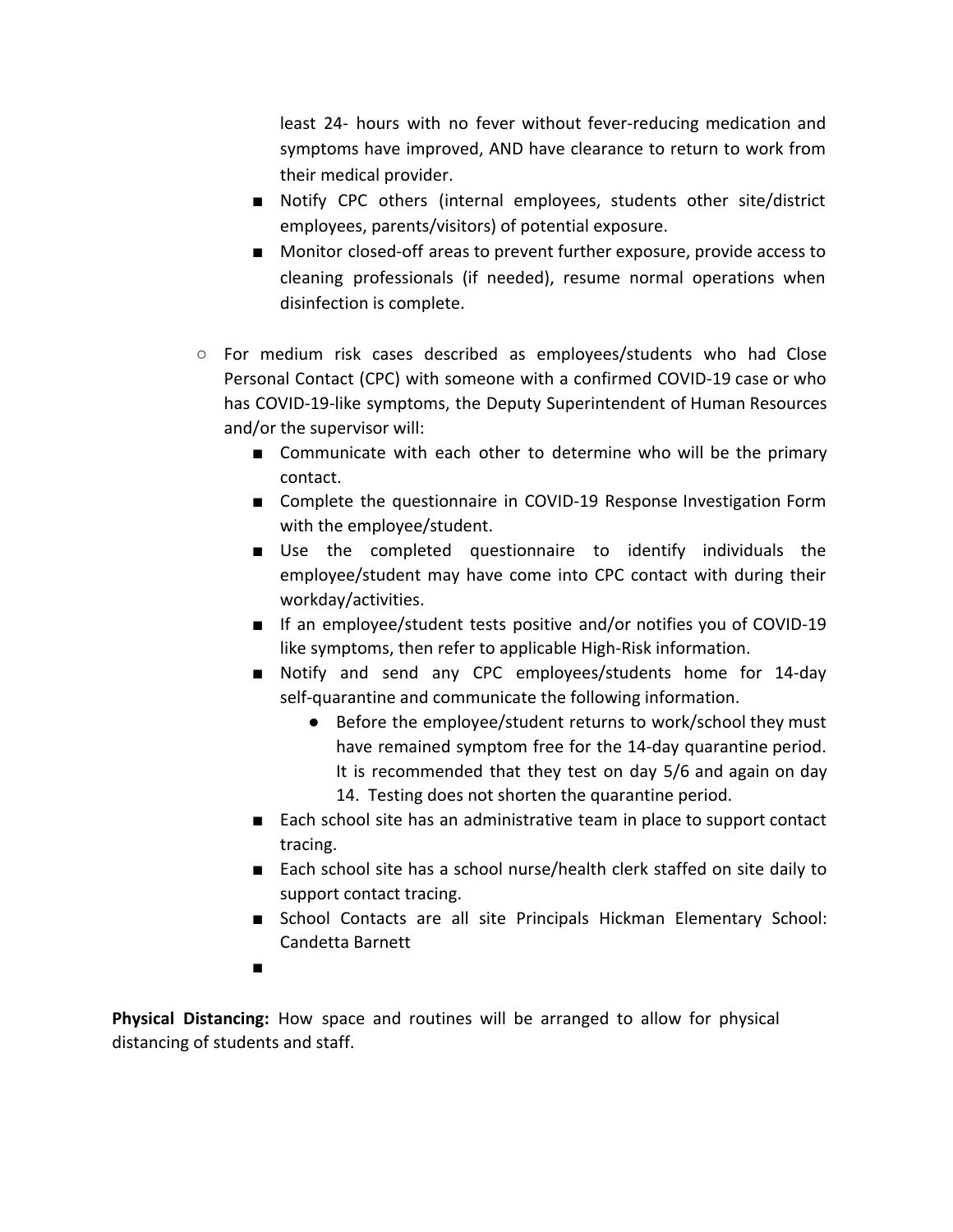- The HCCD will utilize all the protocols listed above to maintain a social distance of 6 feet between all students and staff whenever possible and practical.
- The HCCD is utilizing the hybrid return to school model to split our respective student populations in one-half to support the efforts to social distance.

**Staff Training and Family Education:** How staff will be trained, and families will be educated, on the application and enforcement of the plan.

- General COVID-19 safety procedures and protocols have been posted on the HCCD website and at all school sites.
- All staff will receive on-site training on the specifics of this application.
- The HCCD will review this application with the community at the September 9, 2020 meeting of the HCCD School Board
- All staff will complete the Target Solutions COVID-19 and all other trainings noted in [HCCD Reopening Plan Checklist](https://drive.google.com/file/d/11erKYxG7-UL0GCs3PMb8nSYv6LDKwaRe/view?usp=sharing).
- The HCCD website and social media accounts will be utilized to communicate the specifics of this application to all stakeholders.
- Parents without access to internet and social media will be educated by pamphlets and calls by staff.

**Testing of Students and Staff:** How school officials will ensure that students and staff who have symptoms of COVID-19 or have been exposed to someone with COVID-19 will be rapidly tested and what instructions they will be given while waiting for test results. Describe how staff will be tested periodically to detect asymptomatic infections.

- The school will participate in Public Health surveillance testing for teachers and staff through the testing initiative being coordinated by Stanislaus County Public Health and Stanislaus County Office of Education and will follow CDPH guidance. One eighth of staff will be tested weekly to ensure that all staff are tested every two months.
- Students who are in (CPC) close personal contact or are demonstrating COVID symptoms will be encouraged to test.
- The site principal will oversee the coordination to ensure that students and staff are quickly and safely removed from the school setting if they show symptoms of the virus.
- The Superintendent will coordinate the actions of our staff regarding testing and periods of quarantine. The Superintendent will also coordinate all return to work stipulations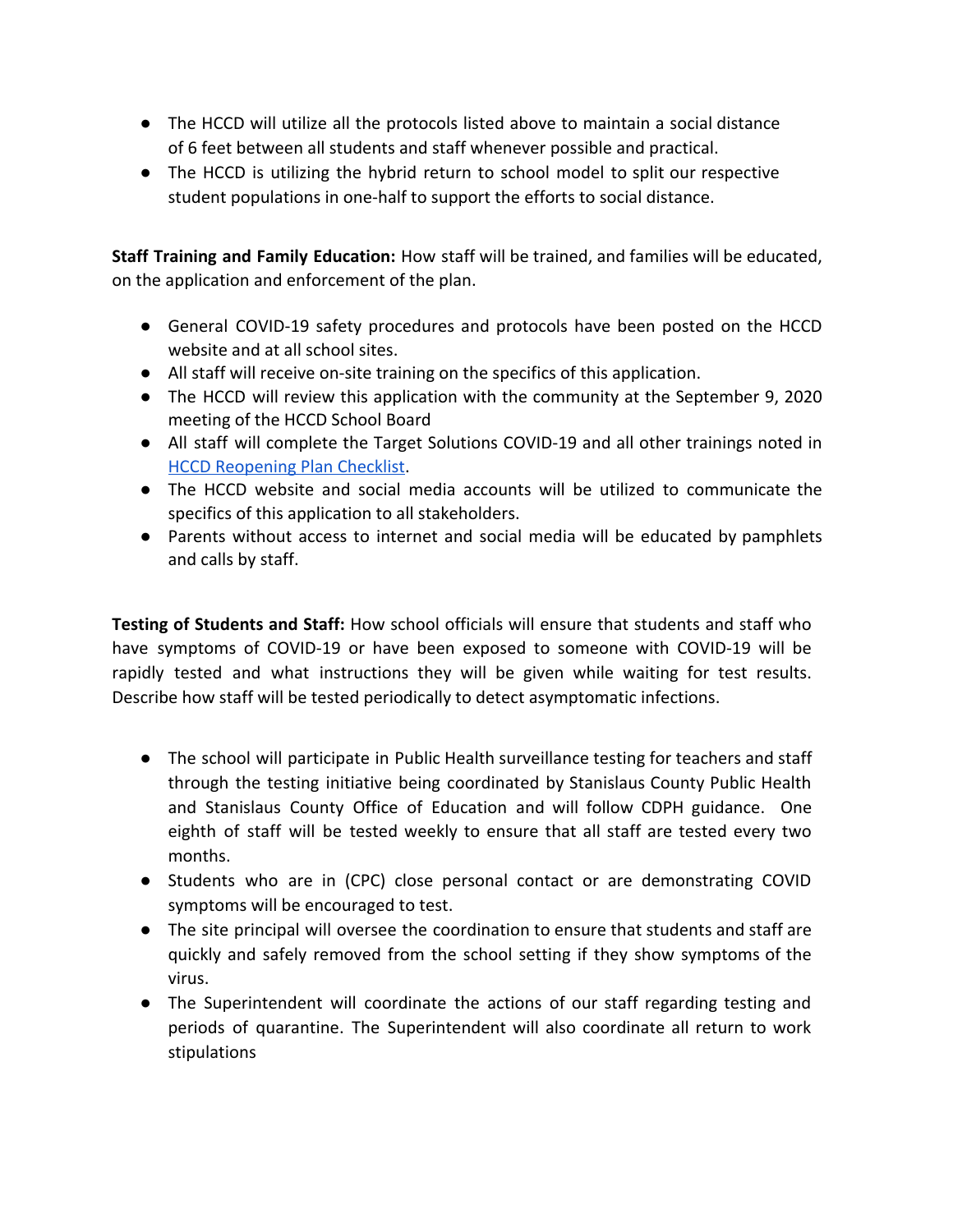- School Site Principals and School Nurses will coordinate the actions of students regarding testing and periods of quarantine. The respective Site Principals and School Nurse will coordinate any return to school stipulations for students.
- Testing protocols for asymptomatic individuals will be dictated by the County Public Health Office.

**Triggers for Switching to Distance Learning:** The criteria the superintendent will use to determine when to physically close the school and prohibit in-person instruction.

- A classroom cohort will stop in-person instruction if there is a confirmed case within that classroom cohort.
- Entire individual schools will close in-person instruction when there are multiple confirmed cases in multiple (3 or more) classroom cohorts.
- In consultation with Public Health HCCD will follow School Reopening Guidance on triggers to close classrooms, the school, or the district to in person learning and transition to distance learning.

**Communication Plans:** How the superintendent will communicate with students, staff, and parents about cases and exposures at the school, consistent with privacy requirements such as FERPA and HIPAA. Please specifically refer to 34 CFR § 99.3

- In coordination with the County Public Health Officer, the HCCD will use our website, ParentSquare posts and voice messages to immediately communicate to affected stakeholders of potential virus exposures. This communication will be consistent with legal counsel guidance regarding the Family Educational Rights and Privacy Act.
- The HCCD Pandemic Plan, a guide for maintaining safe school, structures and buildings has been updated to include protocols and procedures to implement when there is a pandemic or like situation (i.e. COVID-19). This policy will be utilized for the protection of employees, sub-contractors, students, vendors, and any other persons performing essential work at school district sites. This plan is available on the HCCD website.
- The superintendent will utilize the local community newspaper (Waterford News and Hughson Chronicle) to communicate the specific responses of the HCCD to Covid-19.